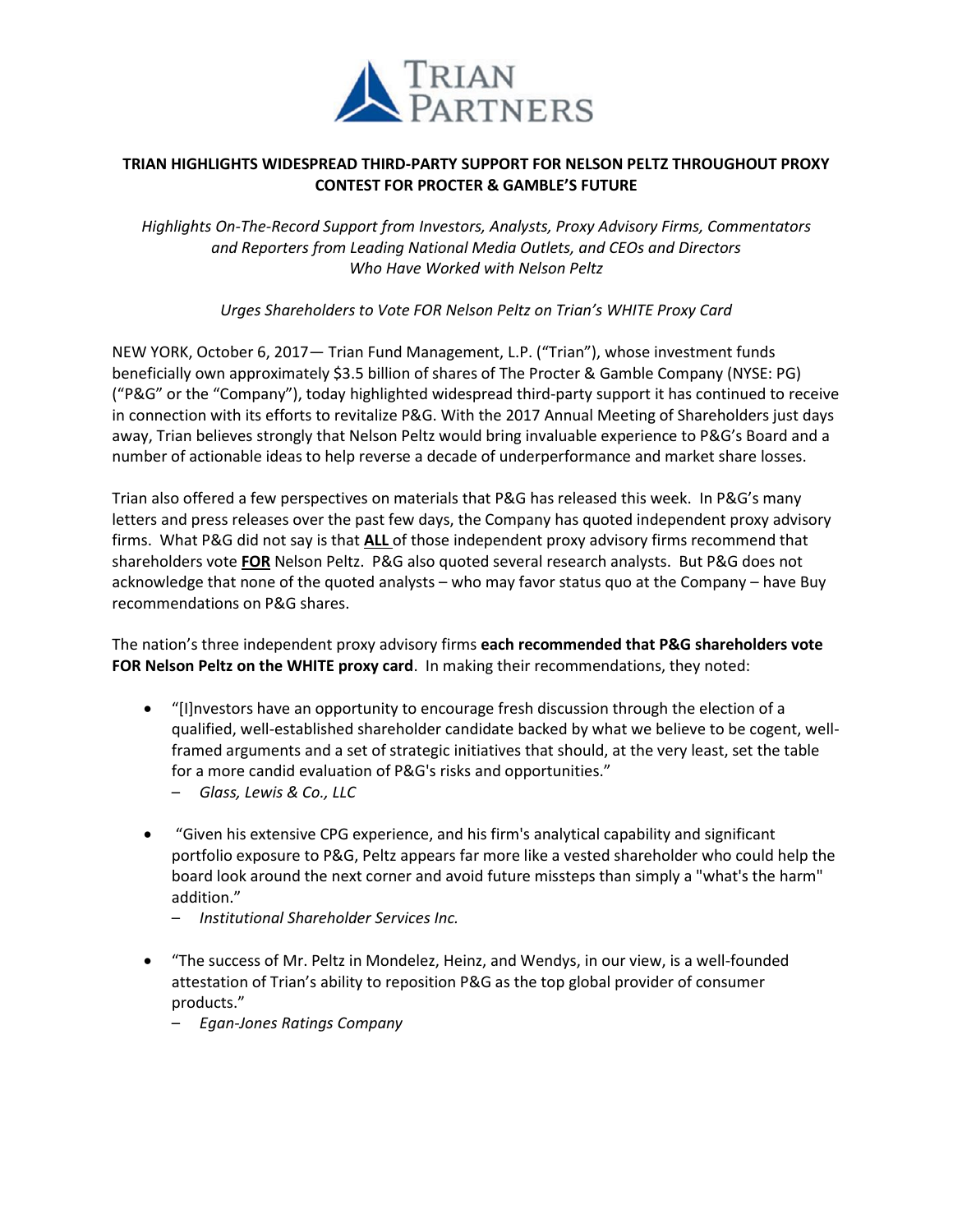- "[W]hile P&G is quick to point to the Company's existing restructuring effort, we consider there are relatively few decisively favorable metrics on which the board can hang its hat with confidence. In contrast, we find Trian more readily identifies a number of problematic trends - from TSR to operational growth metrics to market share -- that suggest P&G's existing trajectory is less than attractive."
	- *Glass, Lewis & Co., LLC*
- "[Trian] presents a compelling case that a limited degree of boardroom change would be beneficial. The addition of one well-qualified nominee, who holds a large economic stake, appears likely to have benefits that outweigh the potential risks. Support for dissident nominee Peltz is recommended."
	- *Institutional Shareholder Services Inc.*
- "On-the-record support from the senior executives of [Wendy's, Heinz and Mondelez], among others, has been forthcoming and unequivocal. We consider Mr. Peltz's experience, which includes packaged goods, consumer brands, marketing and structural pivoting, is well established and germane to P&G, and may prospectively add value to a board room with limited retail and CPG experience external to the Company."
	- *Glass, Lewis & Co., LLC*
- "We believe that the election of Mr. Peltz will encourage the very talented and competitive incumbent Board to step up its game and improve both the structure and performance of the firm in the long run."
	- *Egan-Jones Ratings Company*

## Investors and research analysts quoted below are **ALL significant P&G shareholders or analysts with a Buy recommendation on P&G's stock:**

- "Yacktman believes that, after years of business and share price underperformance, P&G shareholders deserve a highly engaged, shareholder-focused voice in the boardroom – a representative who will devote time to P&G by asking the tough questions, demanding strong execution from management, and ensuring proper alignment between compensation and performance."
	- *Stephen Yacktman, CIO of Yacktman Asset Management, a major P&G shareholder*
- "Our firm has owned shares in P&G for more than 25 years. We are long-term, patient investors, and have always strived to be a constructive and supportive shareholder. Since our founding in 1992, this is the first time we have written about an election of directors for one of our portfolio investments. We feel compelled to do so because of the depth of our conviction that it is in the best interest of all P&G investors to have Nelson Peltz join the board."
	- *Stephen Yacktman, CIO of Yacktman Asset Management, a major P&G shareholder*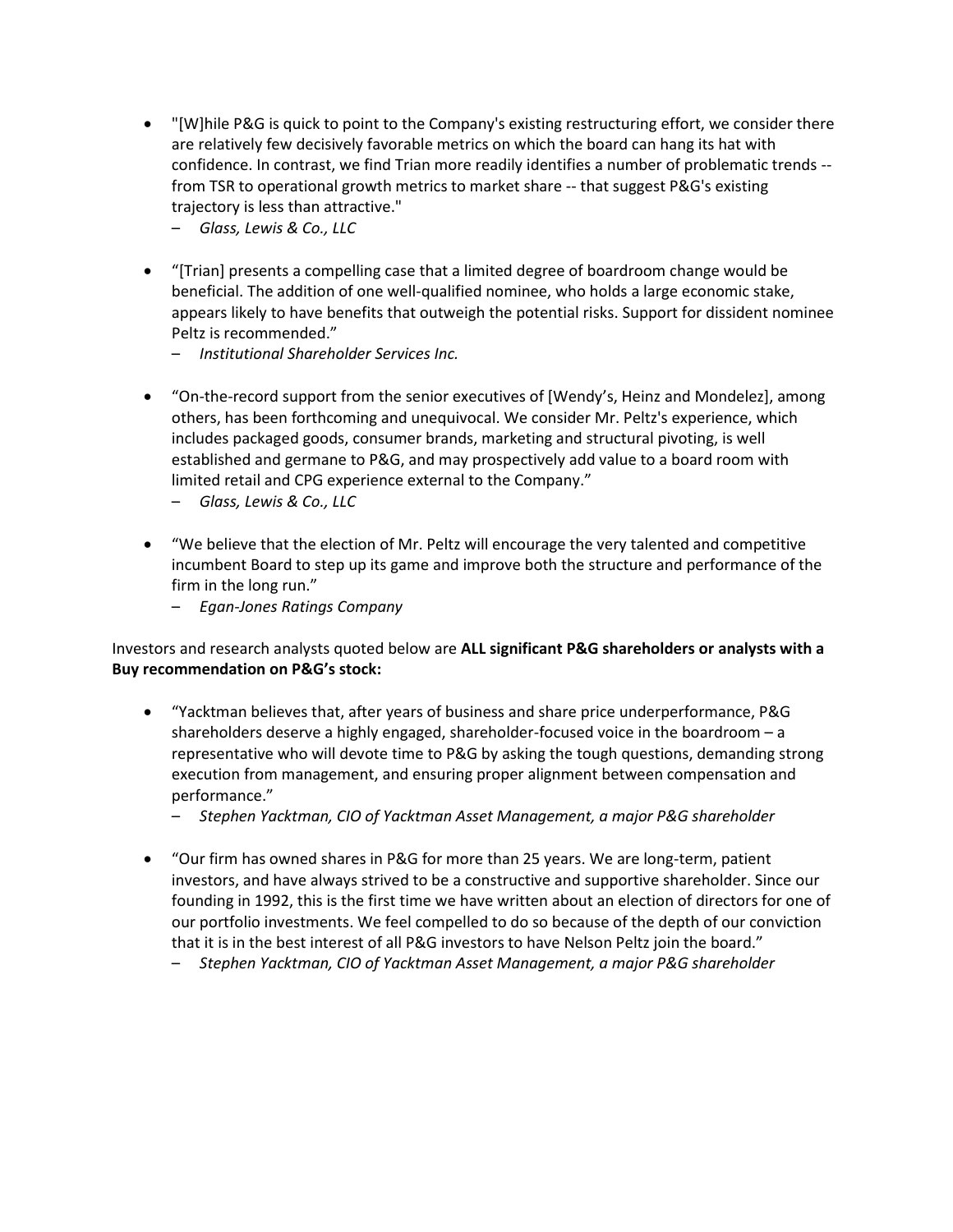- "CalSTRS has expressed its intention to support Nelson Peltz, CEO and Founding Partner of Trian Fund Management, in his nomination to the Procter & Gamble board. CalSTRS holds close to 5.6 million shares of P&G stock valued at approximately \$508 million and has been an investor with Trian since April 2011. Mr. Peltz's experience in the consumer product space will add value to Procter & Gamble's board and his significant stake in the company will bring an owner's perspective inside the boardroom. CalSTRS believes the addition of Mr. Peltz to the board is best for P&G, the CalSTRS fund and ultimately, the teachers of California."
	- *Anne Sheehan; CalSTRS Director of Corporate Governance*
- "[In a Bernstein survey of institutional investors] [t]here was an overwhelming response in Peltz's favor for getting a seat on PG's board (~73%), with Trian's initiatives resonating much better with investors vs. PG's arguments against Trian . . . Investors' opinions on PG were negatively skewed; investors were particularly pessimistic about its agility, culture, and market share performance, while more positive about its portfolio of brands . . . Continuation of the status quo was quoted as one of the biggest downside risks"
	- *Bernstein; Ali Dibadj*
- "We continue to believe [Trian's] involvement raises the execution bar at P&G, which is supportive of a higher multiple . . . Mr. Peltz has a long and well respected history in consumer staples including successful activist campaigns at Heinz, Cadbury/DPS, and Kraft."
	- *Jefferies; Kevin Grundy, CPA*
- "What, specifically, is so wrong with Peltz's org plan if many other companies are run this way too and have done better than PG over the past decade?"
	- *Bernstein; Ali Dibadj*
- "The 11 person PG Board should welcome a constructive outside shareholder given its many mistakes in recent years with CEO selection and serial restructurings. We think Peltz can bring clarity, urgency and a level of consumer goods knowledge to the Board that will benefit all shareholders."
	- *Management CV, Inc.*
- "More pressure on the slow-to-adapt culture at P&G is better. We believe P&G can do much better than it is doing and its employees, investors, and alumni deserve that."
	- *Bernstein; Ali Dibadj*
- "Peltz makes some compelling arguments and he has some striking statistics on his side."
	- *Citi Research; Wendy Nicholson*

### **Commentators and reporters from leading national media outlets have noted:**

- "Shareholders should cast their vote for Mr. Peltz. Having an investor in the room, among around a dozen board members, can only aid robust board discussions, the bedrock of good corporate governance. The company's existing board is a mostly one-dimensional pantheon of establishment corporate leaders."
	- *Wall Street Journal: Heard on the Street; Stephen Wilmot*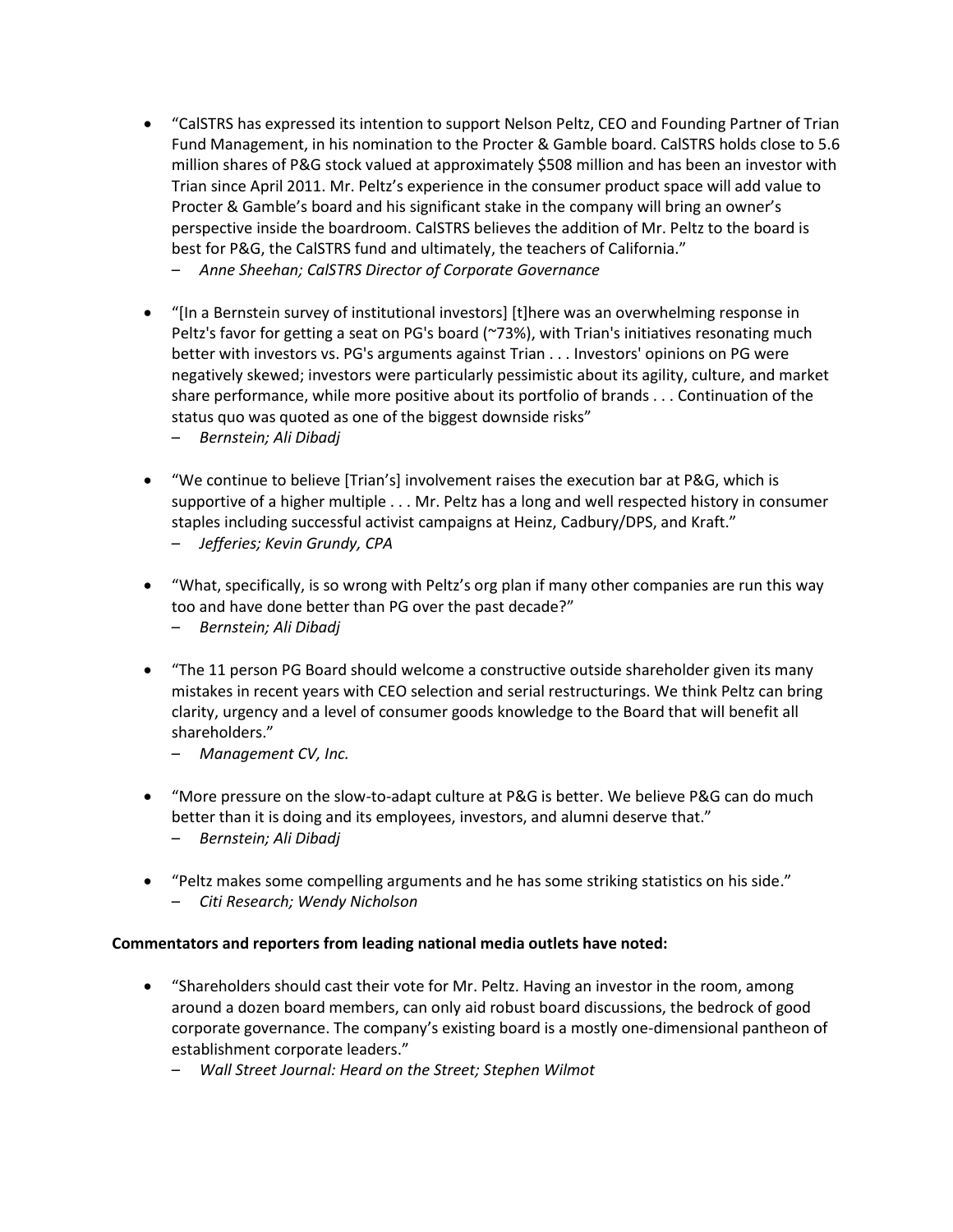- "Without Peltz, P&G investors face a dreary future of more of the same. Shareholders shouldn't tiptoe like management. They should charge ahead, think big and put Peltz on the board."
	- *Fortune; Shawn Tully*
- "For all P&G's talk of execution, its long-term returns have been disappointing. Even amid the company's largely positive quarterly earnings report in July, there were some troubling sales trends for its baby, oral-care and Gillette razor brands as competition ratchets up. The company itself seems to know all this or why else would it have undertaken its own remodeling efforts? All P&G achieves with this defiant tone is to prove Peltz's point that it's resistant to outside perspective."
	- *Bloomberg Gadfly; Brooke Sutherland*
- "A watchful outsider has a valuable role to play on the inside, and management's stubborn resistance to [Nelson Peltz's] presence raises troubling questions about its openness to change. After a half-decade of disappointments, P&G has lost the right to say: Just trust me."
	- *Wall Street Journal: Heard on the Street; Stephen Wilmot*
- "Such an array of bigwigs [on a Board] might pass muster if [P&G] were cranking out superlative growth. But its stock's 10-year return has underperformed other consumer companies like Clorox, Colgate-Palmolive, and Kimberly-Clark, as well as the S&P 500 as a whole."
	- *Reuters Breakingviews; Lauren Silva Laughlin*
- In reality, the arguments that P&G presents in the manifesto are unconvincing, and wilt under careful analysis. Its questionable defenses range from the claim that a recent stock surge heralds a durable comeback to blaming a hit from the strong dollar for its flagging sales."
	- *Fortune; Shawn Tully*
- "The company argues that its 'strategy is producing results,'. . . P&G has simply recovered lost ground; its current stock price is hovering right where it stood two-and-a-half years ago, at around \$93 […] And it's likely that Peltz has provided a tonic for P&G shares that would vanish if he departs."
	- *Fortune; Shawn Tully*
- "They can take all those fees and save them and put this man on the Board who's done more homework than anyone else – and he'll give you this homework for free! Memo to Procter & Gamble: Peltz is cheaper than all of those advisors and knows the space."
	- *CNBC; Jim Cramer*
- "[ISS] presents a strong rationale for adding Peltz to the board. The P&G board is packed with former and current CEOs . . . Trian has invested \$3.5 billion for 1.5% of the shares, and would think like an owner. 'As the board continues to consist primarily of former chief executives, it could benefit from additional diversity of thought and experience, and the presence of a stronger shareholder voice,' concludes ISS, in recommending a vote for Peltz."
	- *Fortune; Shawn Tully*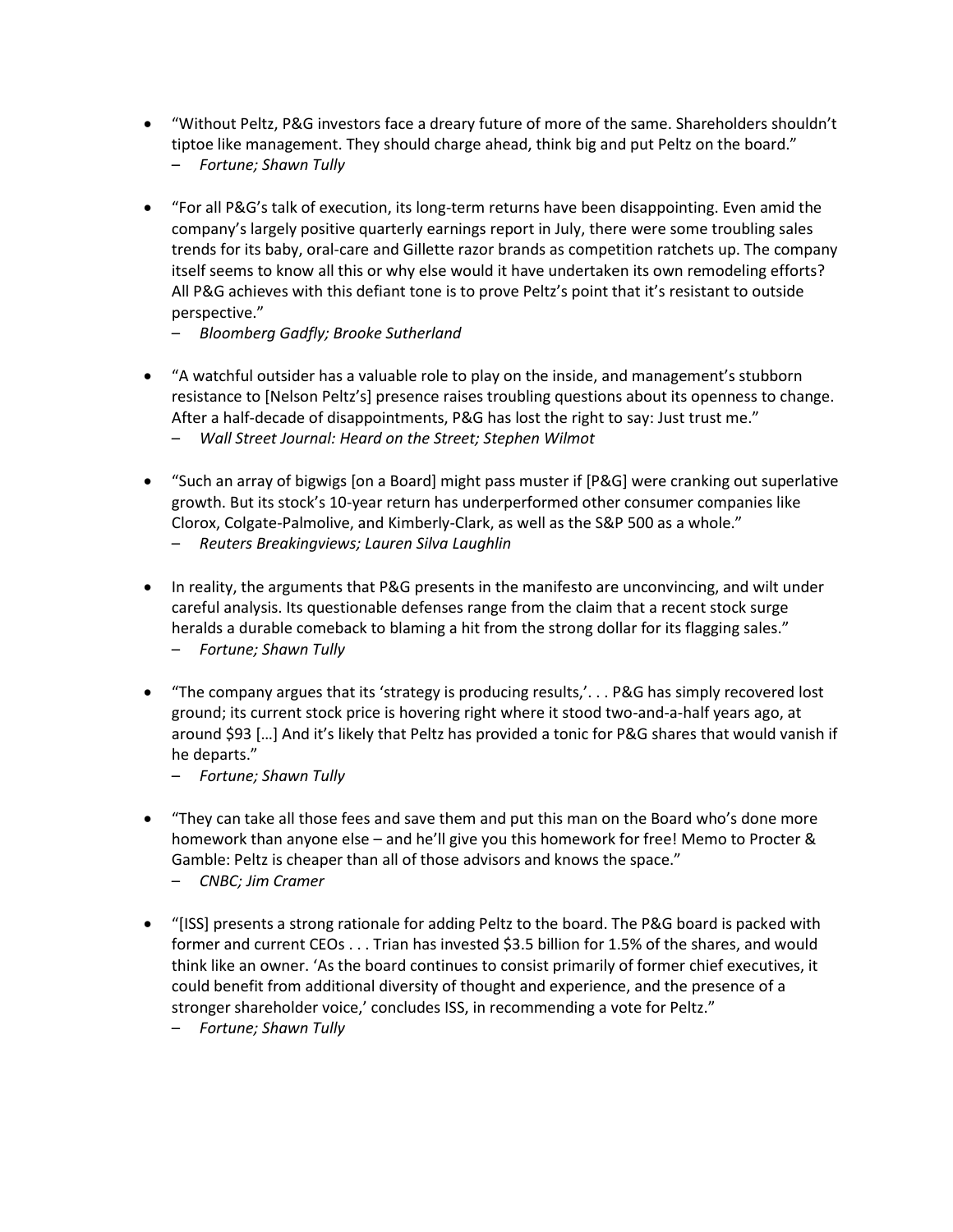- "Procter & Gamble's rejection of Nelson Peltz's push to become a director unwittingly shines a light on the company's own board of entrenchment."
	- *Reuters Breakingviews; Lauren Silva Laughlin*
- "Activists often get a bad reputation for going after short-term results, and Trian does indeed take a longer-term approach than most people appreciate."
	- *New York Times: DealBook; Andrew Ross Sorkin*
- "Peltz and Trian have an admirable track record. It's hard to see his board presence, especially given his avoidance of short-term methods, as a negative."
	- *Barron's; Vito J. Racanelli*
- "This isn't about a complete change in the board. It's just a vote to add one additional member who is not happy with things the way they are."
	- *Forbes; Adam Hartung*
- "Why are [P&G's] compensation targets tied to 2.8% organic sales growth through 2019 when the company sees its markets growing by 3% to 3.5%? Also, P&G does seem to have missed some opportunities to invest in new products or digital expertise with takeovers of startup consumer companies. And if it's true that P&G CEO David Taylor told Peltz that 'we cannot bring in outside people at too senior a level or they will fail,' that hardly seems like the ideal corporate culture."
	- *Bloomberg Gadfly; Brooke Sutherland*
- "Mr. Peltz is making a good point, that leadership at P&G really has forgotten what good, longterm profit producing innovation is, while succumbing to the strategy of selling major business units (reducing revenue) then using the money to buy back shares rather than investing in future growth."
	- *Forbes; Adam Hartung*
- "Peltz's track record shows that he has the expertise in brand management, cost discipline, and capital allocation required to help P&G end its recent run of underperformance."
	- *Forbes; David Trainer*
- "After checking the numbers [in P&G's analysis on Nelson's track record] my conclusion is that Trian is basically correct [in its assertion that P&G's calculations are marred by errors]. P&G needs to work on its math. . . . P&G's weak defense of its own record is the best argument for putting Peltz on its board. These new, bogus numbers only strengthen the case for Trian." – *Fortune; Shawn Tully*
- "All these advisers Procter has got are going to cost them a fortune. Just add Nelson. Nelson is a classically good board member with a fantastic research team. Trian does great research . . . These are people you would welcome on your board."
	- *CNBC; Jim Cramer*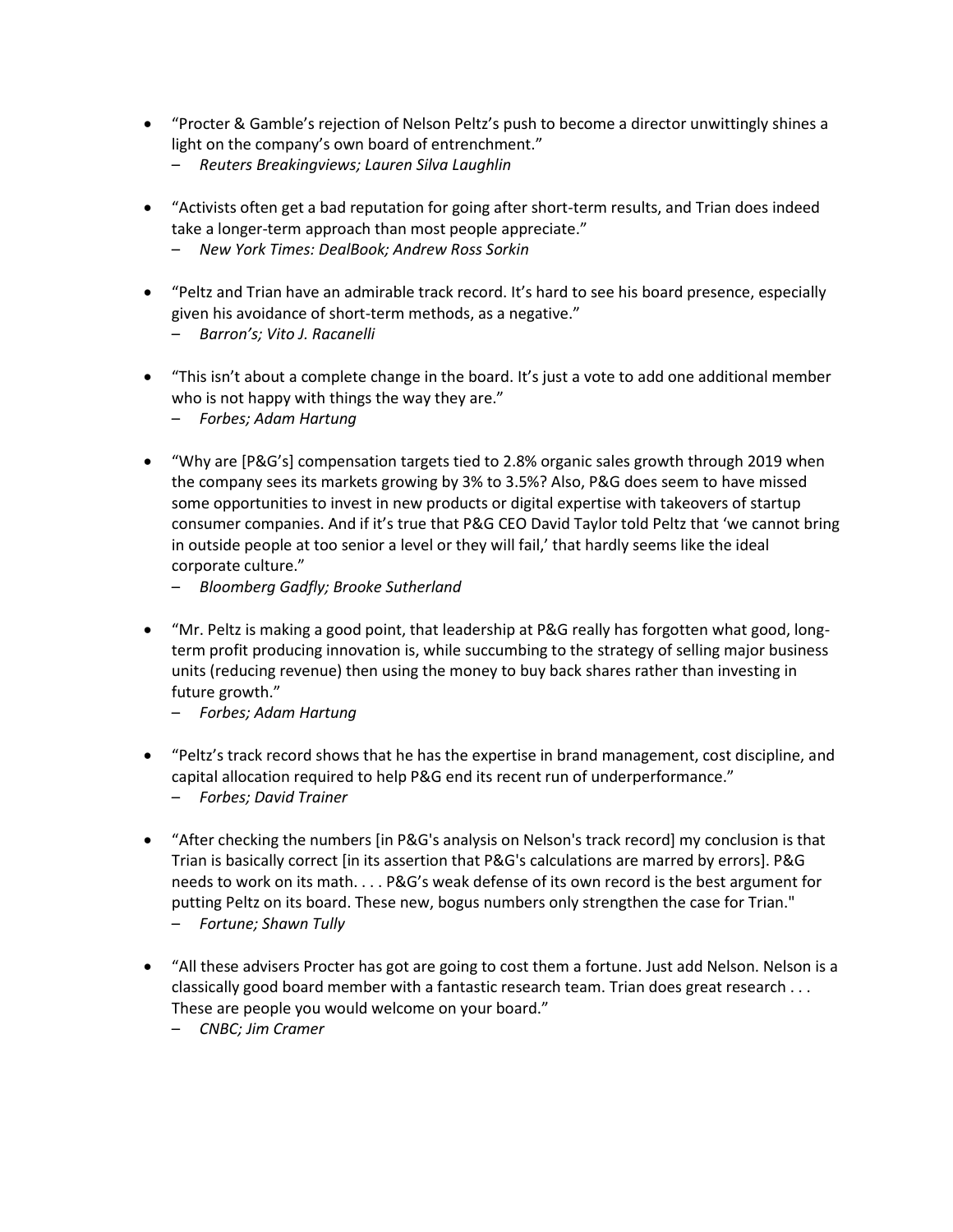- "The only true way to mitigate the risk of information overload in the boardroom is to ensure open dialogue with management so that board members aren't inundated with superfluous information. But don't be surprised if P&G's directors quietly breathe a sigh of relief if and when Nelson Peltz walks into their boardroom for his first meeting."
	- *Agenda Magazine (a Financial Times Service); Mark Rogers*

Trian prides itself on its highly collaborative engagement with management and boards. **CEOs and Directors that Nelson and Trian have worked with in the past have noted**:

- "Like P&G, Heinz was a proud company with a history that went back more than 100 years prior to Nelson's arrival. We can say without a doubt that Nelson's presence was additive to the Heinz Board."
	- *Letter to the P&G Directors from Five Alumni of the Heinz Board who served as directors alongside Nelson Peltz for the entirety of his Board tenure from 2006—2013*
- "Nelson Peltz . . . is a knowledgeable director, an experienced operator and, as a member of our board, is fully informed about our business. Since joining our Board in January 2014, Nelson has been a constructive participant in Mondelēz International's board processes. My management team and I have engaged often and productively with the Trian team and appreciate their insights on strategy, operations and investor reactions to various issues. They do their homework and, along with the other members of our board, ask the tough questions to understand our company, and develop ideas to help grow the business and create sustainable long-term value."
	- *Irene Rosenfeld (CEO of Mondelēz International from 2007-Present)*
- "Nelson is a valued and very constructive director who has made significant contributions to our board processes and business decisions. He has a sharp eye for changing consumer trends and willingly shares his ideas and best practices from his deep knowledge and extensive operating experience in the consumer goods industry."
	- *Irene Rosenfeld (CEO of Mondelēz International from 2007-Present)*
- "Nelson was quick to recognize that removing Snapple from a bureaucratic Quaker Oats culture would enable entrepreneurialism and innovation. The result was a dramatic sales turnaround and more than quadrupling of company value in just 3 years. And I experienced first-hand at Heinz [as a Director] how Nelson emerged from a hotly contested proxy battle to become an incredibly respected and valued Board member."
	- *Mike Weinstein (CEO of Snapple from 1997-2000; H.J. Heinz Director from 2006-2013)*
- "I said to another CEO . . . who had called me and inquired about Nelson, that if I were to form the board today, Nelson would be one of the first directors I'd ask to serve because he is an insightful, communicative, enthusiastic, energetic and available director."
	- *Bill Johnson (CEO of H. J. Heinz from 1998-2013)*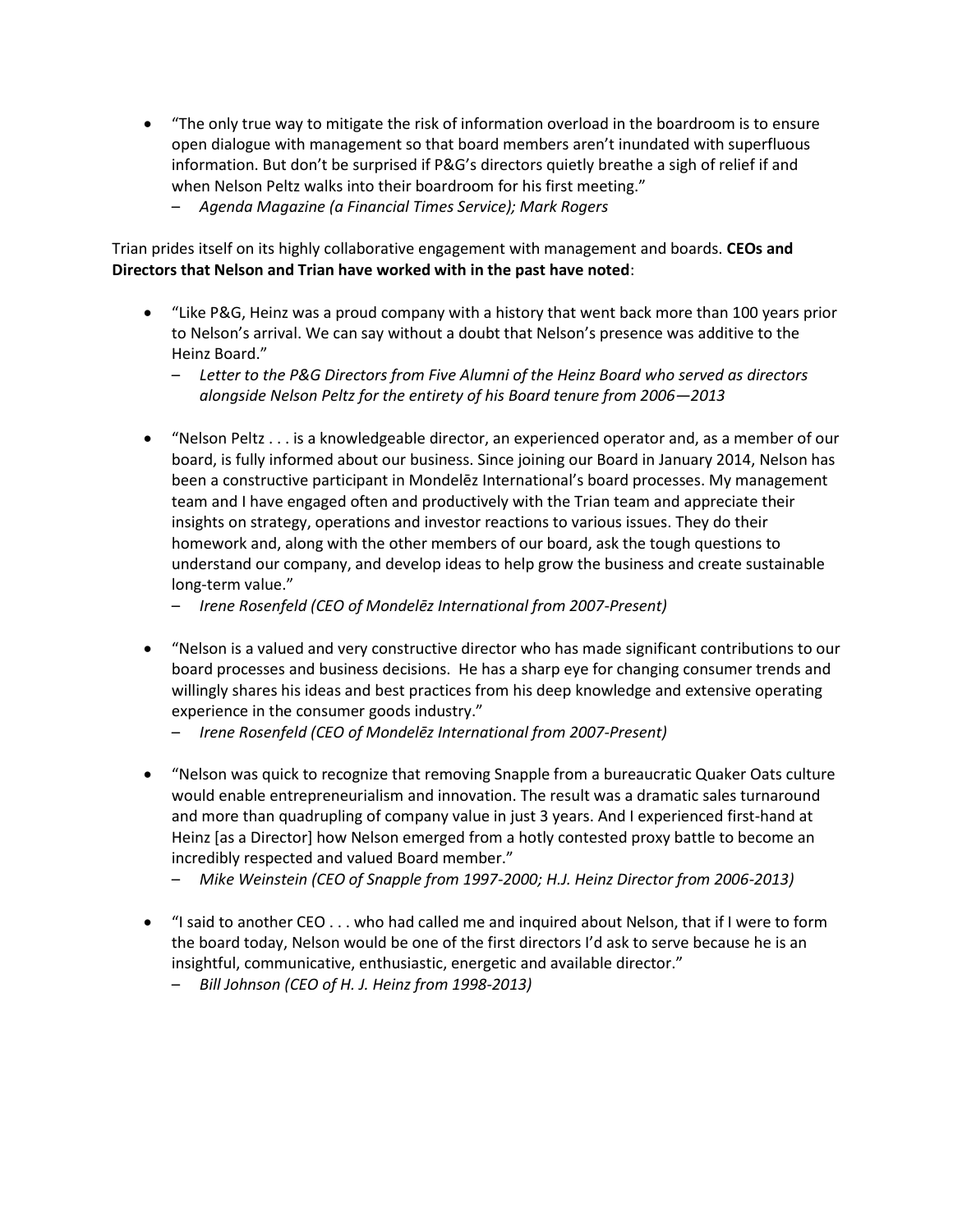- "I have the highest regard for Nelson Peltz and Ed Garden. Since becoming CEO of DuPont, I have talked many times with the Trian team and appreciate their insights on strategy and operations, as well as the collaborative and productive manner in which they have engaged with us. Their ability to rigorously analyze opportunities for long-term value maximization has been consistently demonstrated over the years."
	- *Ed Breen (CEO of DuPont from 2015-Present)*

## **TIME IS SHORT AND YOUR VOTE IS IMPORTANT!**

# **Help put a highly qualified shareholder on the P&G Board VOTE "FOR" NELSON PELTZ ON THE WHITE PROXY CARD**

To ensure your vote is received in time, please vote by telephone or by internet TODAY by following the easy instructions on the WHITE proxy card

> If you have questions about how to vote your shares, please contact: INNISFREE M&A INCORPORATED Call Toll-Free (877) 750-8338 (from the U.S. and Canada) Or (412) 232-3651 (from other locations)

Note: Trian has neither sought nor obtained consent from any proxy advisory firm, investor, analyst or reporter to use any statements in this press release.

### **About Trian Fund Management, L.P.**

Founded in 2005 by Nelson Peltz, Ed Garden and Peter May, Trian Fund Management, L.P. is a highly engaged shareowner that seeks to invest in high quality but undervalued and underperforming public companies and to work collaboratively with management teams and boards of those companies to execute operational and strategic initiatives designed to drive long-term sustainable earnings growth for the benefit of all stakeholders.

The views expressed in this press release represent the opinions of Trian Fund Management, L.P. ("Trian") and certain of the funds and investment vehicles it manages (collectively, Trian with such funds, "Trian Partners"), and are based on publicly available information with respect to The Procter & Gamble Company (the "Company"). Trian Partners recognizes that there may be confidential information in the possession of the Company that could lead it to disagree with Trian Partners' conclusions. Trian Partners reserves the right to change any of its opinions expressed herein at any time as it deems appropriate and disclaims any obligation to notify the market or any other party of such change. Trian Partners disclaims any obligation to update the information or opinions contained in this press release.

Certain financial projections and statements made herein have been derived or obtained from filings made with the Securities and Exchange Commission ("SEC") or other regulatory authorities and from other third party reports. Neither Trian Partners nor any of its affiliates shall be responsible or have any liability for any misinformation contained in any third party SEC or other regulatory filing or third party report. Trian Partners has not sought or obtained consent from any third party (other than consent to use the statements from directors and chief executive officers with whom Mr. Peltz and Trian have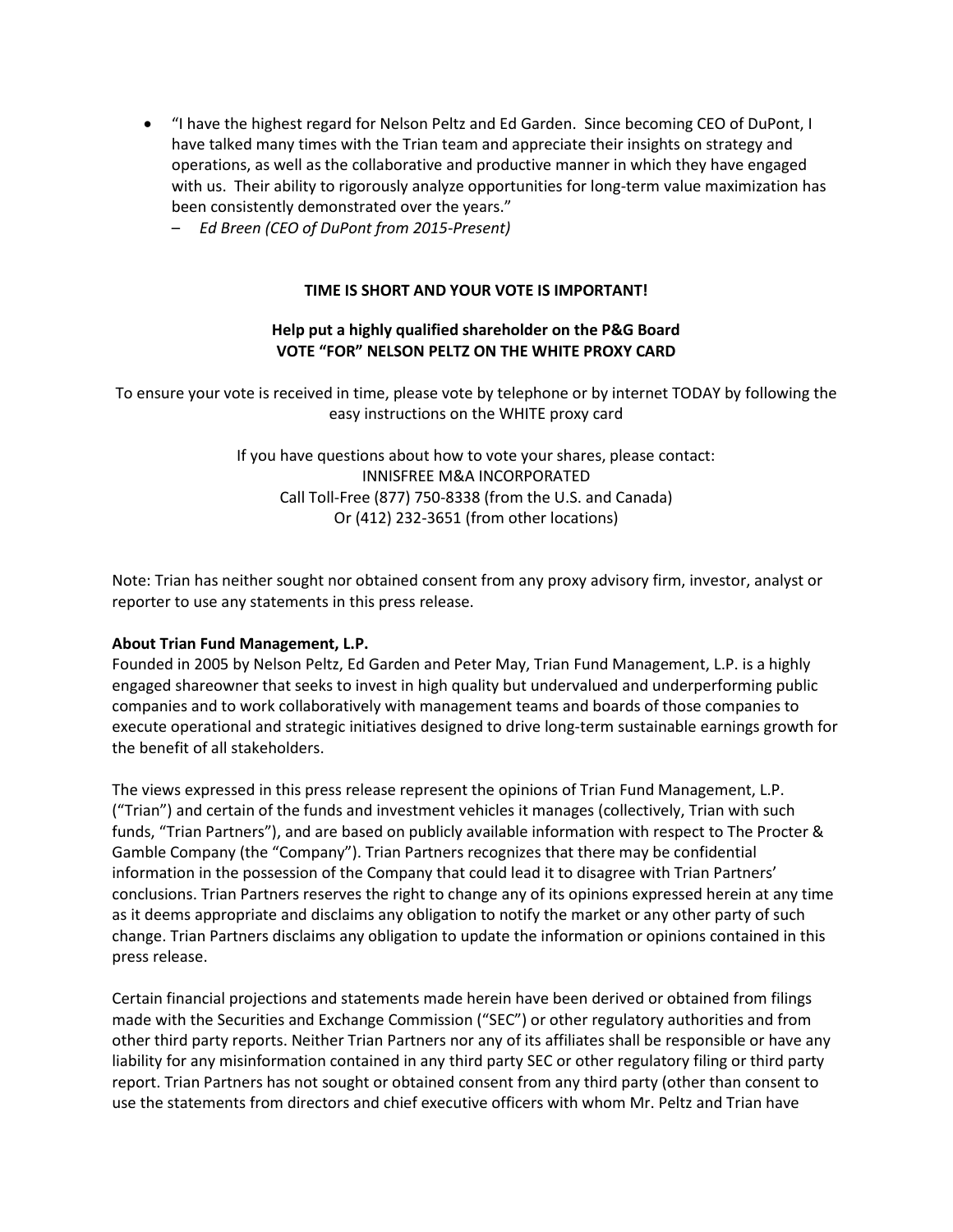worked with in the past) to use any statements or information indicated herein as having been obtained or derived from statements made or published by third parties, nor has it paid for any such statements. Any such statements or information should not be viewed as indicating the support of such third party for the views expressed herein. Nothing in this press release is intended to be a prediction of the future trading price or market value of securities of the Company. There is no assurance or guarantee with respect to the prices at which any securities of the Company will trade, and such securities may not trade at prices that may be implied herein. The estimates, projections and potential impact of the opportunities identified by Trian Partners herein are based on assumptions that Trian Partners believes to be reasonable as of the date of this press release, but there can be no assurance or guarantee that actual results or performance of the Company will not differ, and such differences may be material.

This press release is provided merely as information and is not intended to be, nor should it be construed as, an offer to sell or a solicitation of an offer to buy any security. This press release does not recommend the purchase or sale of any security. Funds managed by Trian currently beneficially own shares of the Company. These funds are in the business of trading – buying and selling– securities and intend to continue trading in the securities of the Company. You should assume such funds will from time to time sell all or a portion of their holdings of the Company in open market transactions or otherwise, buy additional shares (in open market or privately negotiated transactions or otherwise), or trade in options, puts, calls, swaps or other derivative instruments relating to such shares. However, neither Trian Partners nor the other Participants or any of their respective affiliates has any intention, either alone or in concert with another person, to acquire or exercise control of the Company or any of its subsidiaries.

#### **Additional Information**

Trian Partners, L.P., Trian Partners Co-Investment Opportunities Fund, Ltd., Trian Fund Management, L.P. ("Trian"), and the other funds and investment vehicles Trian manages (Trian with such funds, "Trian Partners") that hold shares of The Procter & Gamble Company (the "Company"), and the other participants (collectively, the "Participants") identified in the definitive proxy statement on Schedule 14A (the "Proxy Statement") filed by Trian with the SEC on July 31, 2017, are participants in the solicitation of proxies in connection with the 2017 annual meeting of shareholders of the Company, including any adjournments or postponements thereof or any special meeting that may be called in lieu thereof (the "2017 Annual Meeting"). Shareholders are advised to read the Proxy Statement, accompanying proxy card and any other documents related to the solicitation of shareholders of the Company in connection with the 2017 Annual Meeting because they contain important information, including additional information relating to the Participants as well as a description of their direct or indirect interests by security holdings. These materials and other materials filed by Trian Partners and the other Participants in connection with the solicitation of proxies are available at no charge at the SEC's website at www.sec.gov. The Proxy Statement and other relevant documents filed by Trian Partners and the other Participants with the SEC are also available, without charge, by directing a request to Trian Partners' proxy solicitor, Innisfree M&A Incorporated, 501 Madison Avenue, 20th Floor, New York, New York 10022 (call toll-free:(877) 750-8338; call collect: (212) 750-5833; or email (Requests for materials only): [material@innisfreema.com\)](mailto:material@innisfreema.com).

**Media Contacts:**  Anne A. Tarbell